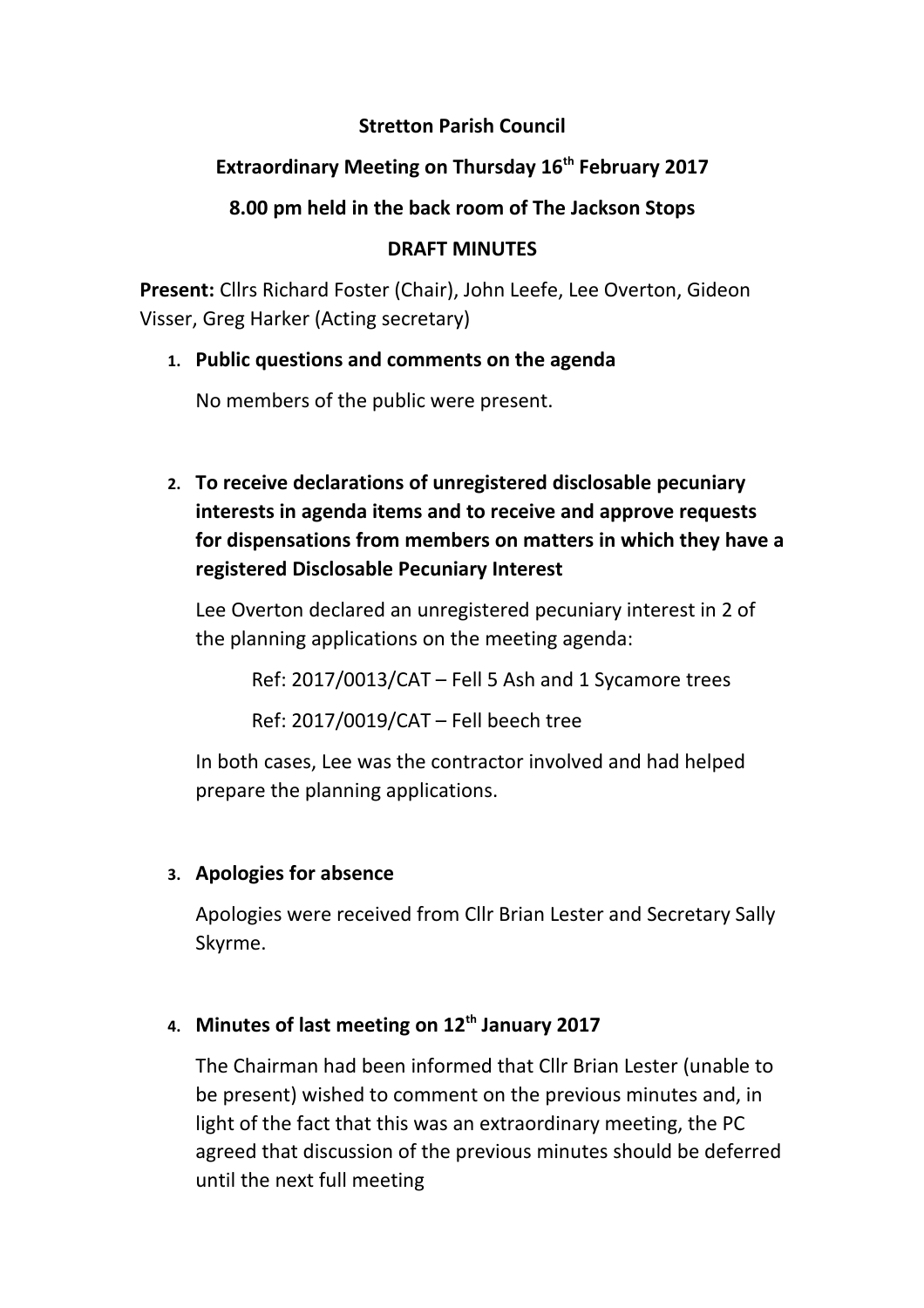### **5. Planning application ref 2017/0013/CAT Proposal: Fell 5 Ash and 1 Sycamore at Hollytree Cottage, Clipsham Road, Stretton LE15 7QS**

The meeting noted that this application had already been considered by RCC Development Control and was, therefore, overtaken by events. However, the PC reviewed the plans and had no objection to the application.

### **6. Planning application ref 2017/0019/CAT Proposal: T1- 1No. Beech – rear garden – fell at Milchester House, Clipsham Road, Stretton, LE15 7QS**

It was unanimously agreed that the beech tree in question was crowding the garden and its removal would allow other trees to flourish. There were, therefore, no objections to the application.

## **7. Planning application ref 2017/0042/FUL Proposal: Variation of condition 2 (garage details) in relation to approved application 2016/0455/FUL at Rectory Farm Rookery Lane, Stretton LE15 7RA**

There were no objections raised to the colour of the garage doors of the development at Rectory Farm being changed from white to brown

## **8. Planning application ref 2017/0052/FUL Proposal: Construction of tennis court with 2.75 metre fencing at Stretton Lodge, Clipsham Road, Stretton LE15 7QS**

There were no objections raised to the construction of a tennis court with 2.75m fencing on private grounds at Stretton Lodge.

#### **9. Any other business**

There was no further business.

#### **10. Next meeting time and place**